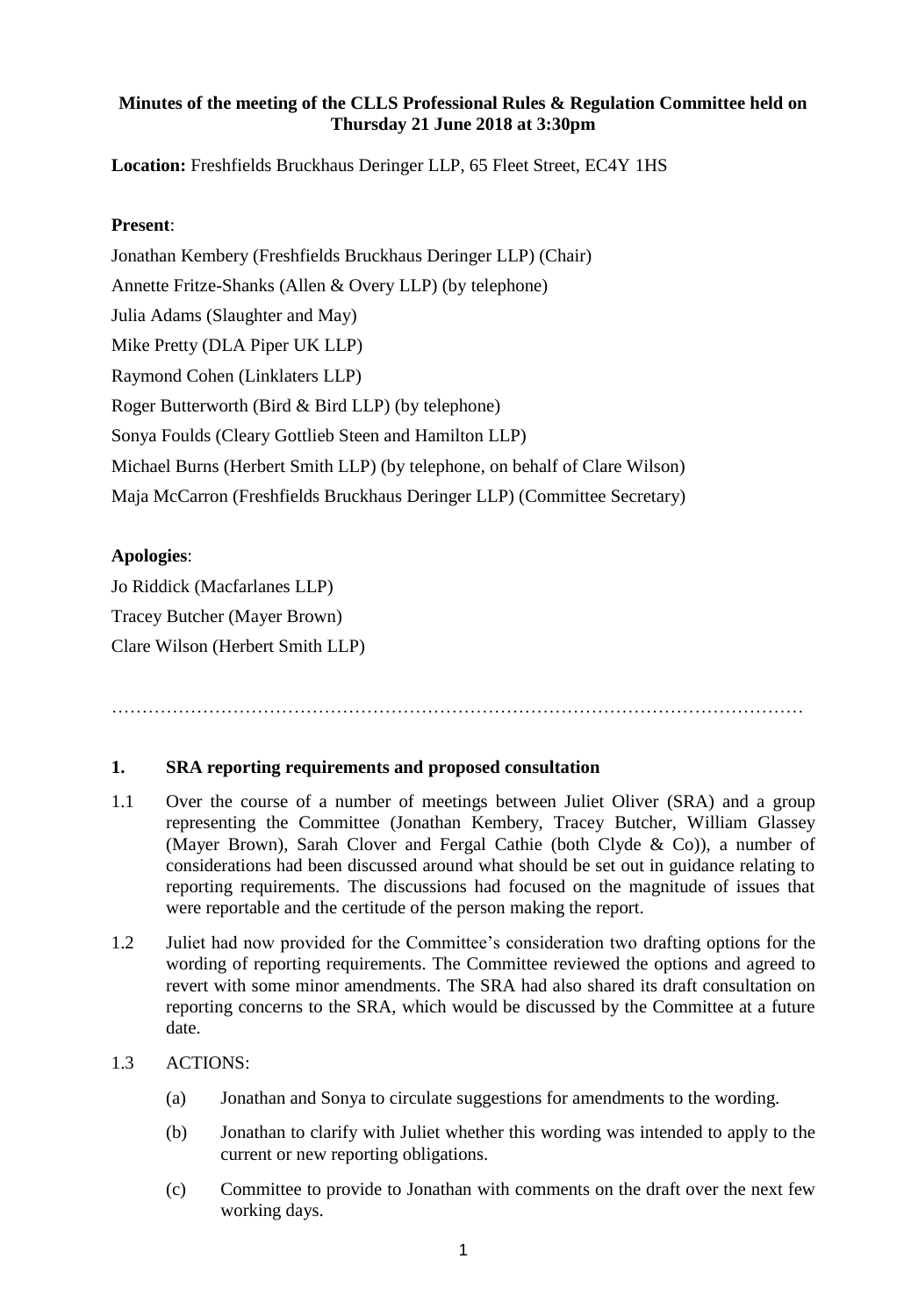# **2. Revised SRA Rule 14.5 warning notice**

- 2.1 Mike and Jo had been liaising with the SRA on the revised warning notice concerning Rule 14.5 of the SRA Accounts Rules 2011. The revised notice had been finalised but the case studies were still in draft.
- 2.2 ACTION: Committee to provide comments to Mike on the case studies by Monday 25 June.

# **3. SRA Consultation – "Protecting the Users of Legal Services"**

- 3.1 The Committee's response to the SRA's consultation had been submitted.
- 3.2 ACTION: Jonathan to raise with the SRA at its next quarterly meeting with the CLLS that the Committee would welcome more reporting by the SRA on the outcomes of its regulatory initiatives and whether market intervention by the SRA had succeeded in meeting the professed outcomes or not.

#### **4. SRA transparency proposals**

- 4.1 The SRA had published its post-consultation position on transparency reforms. Firms would now be required to publish additional information on their websites: certain pricing information and descriptions of services; information about regulatory status, including use of an SRA "digital badge"; consumer protection information including Compensation Fund, professional indemnity insurance and complaints procedure details.
- 4.2 ACTION: Jonathan to raise with the SRA the scope of the requirement that was proposed to be imposed by reference to previous indications from the SRA.

#### **5. Draft SRA Overseas and Cross-border Practice Rules**

- 5.1 Raymond reported that Juliet Oliver had of his all comments on the draft Rules. However, the supporting guidance had not yet been seen by the Committee.
- 5.2 ACTION: Jonathan to ask Juliet to involve the Committee in reviewing the draft guidance.

#### **6. Tokyo rules regarding combinations with entities involving non-lawyer partners – Clare**

- 6.1 Michael discussed the enquiries by the Japan Federation of Bar Associations (*Nichibenren*) of foreign law firms established in Japan. Foreign firms were being required to complete a form answering questions about whether they were organised as alternative business structures (*ABS*). The initial approach of the Nichibenren had been to expect all UK-registered firms to indicate that they were able to grant equity interest or voting rights to non-lawyers who are not engaged in the provision of legal services – on the basis that they were in theory permitted to do so under Part 5 of the Legal Services Act 2007. Firms without ABS licences had pushed back on this approach on the basis that they were not permitted to grant such rights without having first obtained the necessary regulatory status.
- 6.2 The Committee discussed that some firms had reached a compromise with the Nichibenren by submitting the forms together with a rider or an annex explaining their regulatory position and what equity and voting rights they grant to non-lawyers, if any.